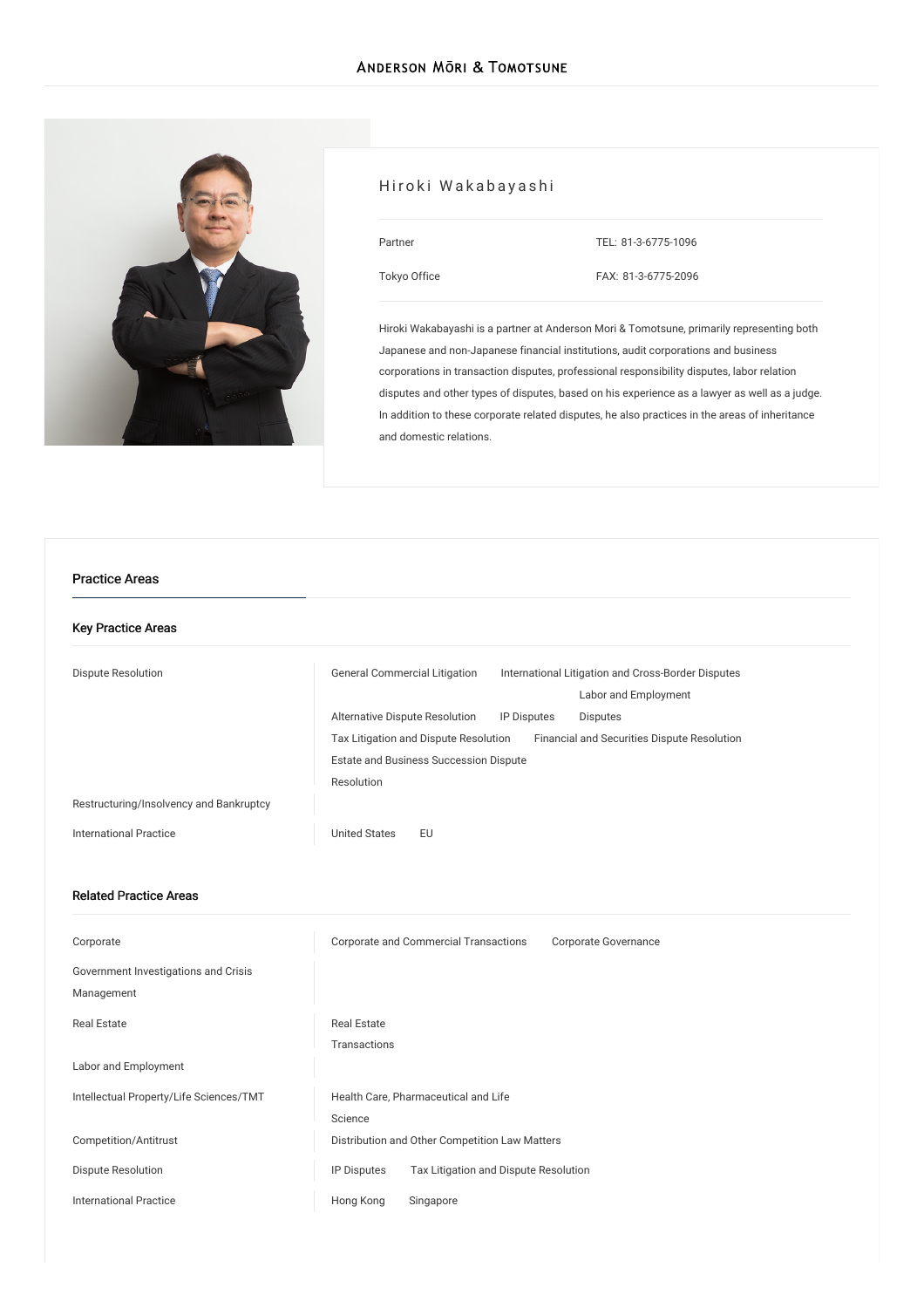## Topics

| Achievements<br>Apr 14, 2022 | Best Lawyers 2023               |
|------------------------------|---------------------------------|
| Achievements<br>Feb 18, 2022 | Chambers Global 2022            |
| Achievements<br>Jan 13, 2022 | The Legal 500 Asia Pacific 2022 |

# Practice Groups

### Dispute Resolution Group

# Background

| Mar 1987            | The University of Tokyo (LL.B)      |
|---------------------|-------------------------------------|
| Jun 1993            | University of Chicago (LL.M.)       |
| Sep 1993 - Jul 1994 | Trained at a law firm in the United |
|                     | <b>States</b>                       |

## Publications

| Litigation 2021 (Japan Chapter) - Law and Practice Chambers Global Practice Guides                                                                                | Dec 2020        |
|-------------------------------------------------------------------------------------------------------------------------------------------------------------------|-----------------|
| The Law and Ethics of Jurists<br>The University of Nagoya Press                                                                                                   | Aug 2019        |
| Consumer litigation involving an international exclusive jurisdiction clause<br>Jurist                                                                            | May 2016        |
| Provisional Attachment by a Debt Servicer<br>Seirin Shoin                                                                                                         | Apr 2016        |
| Compendium on Multi-Tiered Dispute Resolution Clauses<br>International Bar Association website                                                                    | Jan 2016        |
| A judicial sale of a Japanese vessell in a foreign jurisdiction under a corporate reorganization plan approved by a Japanese court<br>NBL Vd. No.1060             | Oct 2015        |
| Extraterritorial Application of Foreign Laws: A Primer for Japanese Companies<br>Kinzai                                                                           | Nov 2013        |
| Commentary on Judicial Precedent concerning Civil Provisional Remedies Act<br>Tachibana Shobou                                                                    | <b>Jul 2012</b> |
| The Financial ADR System in Japan                                                                                                                                 | Mar 2011        |
| New Edition - Loan Management and Collection Series - Provisional Attachment, Preliminary Injunction and Preliminary Registration<br>Kinyu Zaisei Jijou Kenkyukai | Jan 2011        |
| Dispute Resolution (Litigation & Arbitration)                                                                                                                     | Oct 2010        |
| Success in establishing a reasonable and persuasive story based on real-time information against plausible afterthoughts<br>The                                   | Aug 2010        |
| Lawyers                                                                                                                                                           |                 |
| Inspection of Real Property in Auction" and "Revisions to Auctions of Real Property"<br>Chuo Keizai Sha                                                           | Jun 2004        |
| "Provisional Remedies," Traffic Accident Damage Litigation<br>Seirin Shoin                                                                                        | Mar 2003        |
| "Permissibility of Replacing of Security for Civil Provisional Remedies," Civil Provisional Remedies Law<br>Seirin Shoin                                          | Mar 2002        |
| "Issues Regarding Preliminary Injunction against Construction Involving So-called Distasted Facilities," Civil Provisional Remedies<br>Seirin Shoin<br>Law        | Mar 2002        |
| "Preliminary Injunction against Publication and Broadcasting of One's Criminal Records," Civil Provisional Remedies Law<br>Seirin<br>Shoin                        | Mar 2002        |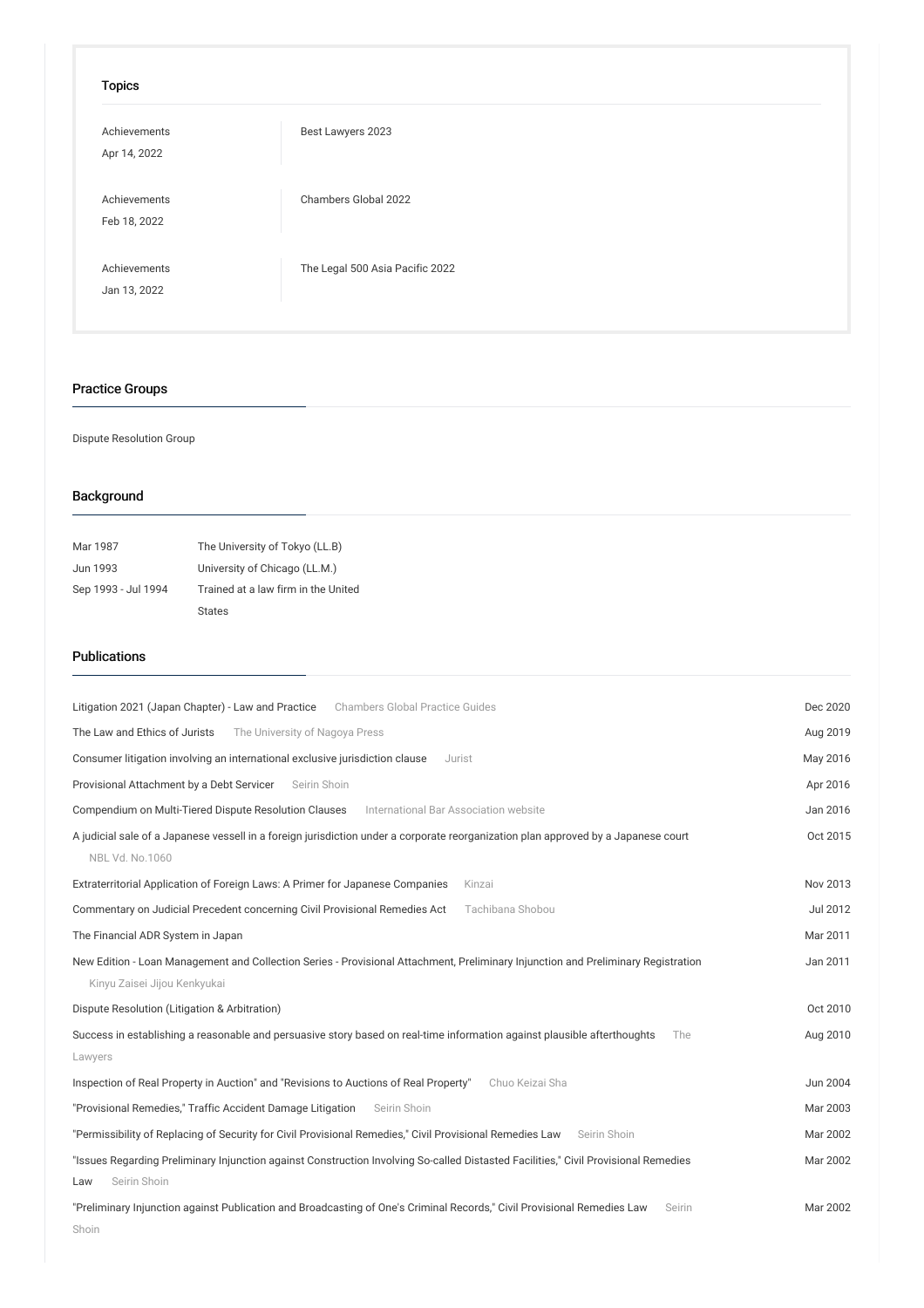| Commentary on Articles 77, 78, 80 and 81 of Civil Procedure Law<br>Seirin Shoin                                                             | Jun 2000 |
|---------------------------------------------------------------------------------------------------------------------------------------------|----------|
| Availability and Usefulness of Preliminary Injunction for Conservation of Mortgage<br>Ginko Homu, Vol. 21, No.575                           | Apr 2000 |
| "Summary Cancellation of Security for Civil Provisional Remedies," Civil Provisional Remedies<br>Shin Nihon Hoki                            | Mar 1999 |
| First Ruling on Employee Termination<br>International Commercial Litigation                                                                 | Oct 1995 |
| Outline of U.S. SEC's Deregulatory Measures Involving Foreign Corporations<br>Shoji Homu No.1341                                            | Dec 1993 |
| Outline of U.S. SEC's Deregulatory Measures Involving Foreign Corporations<br>Shoii Homu No.1340                                            | Dec 1993 |
| Outline of Williams Act Requiring Information Disclosure Regarding Acquisition of U.S. Publicity Traded Corporations<br>Kokusai<br>Sep 1993 |          |
| Homu Senryaku, Vol. II, No. 9                                                                                                               |          |

### Lectures

| Gas Price Review in Japan   | Anderson Mori & Tomotsune Wilmer Cutler Pickering Hale and Dorr LLP                                        |                                     |                                     | Oct 28, 2019              |
|-----------------------------|------------------------------------------------------------------------------------------------------------|-------------------------------------|-------------------------------------|---------------------------|
|                             | International Bar Association - 4th Asia Pacific Regional Forum Conference: Borderless Asia                |                                     | IBA (International Bar Association) | Mar 18 - 20, 2015         |
|                             | Tiered dispute resolution clauses: best practice and enforcement of obligations to negotiate in good faith |                                     | <b>IBA</b>                          | Oct 22, 2014              |
| Japanese "Class Action" Act | Anderson Mori & Tomotsune                                                                                  |                                     |                                     | Feb 17 - 18, Apr 11, 2014 |
|                             | Extraterritorial reach of domestic laws in cross-border litigation                                         | IBA (International Bar Association) |                                     | May 9 - 11, 2012          |

### Achievements

| Apr 14, 2022 | Best Lawyers 2023                      |
|--------------|----------------------------------------|
| Feb 18, 2022 | Chambers Global 2022                   |
| Jan 13, 2022 | The Legal 500 Asia Pacific 2022        |
| Dec 16, 2021 | Chambers Asia-Pacific 2022             |
| Oct 9, 2021  | Who's Who Legal: Japan 2021            |
| May 10, 2021 | Benchmark Litigation Asia-Pacific 2021 |
| Apr 15, 2021 | Best Lawyers 2022                      |
| Feb 19, 2021 | Chambers Global 2021                   |
| Jan 13, 2021 | The Legal 500 Asia Pacific 2021        |
| Dec 15, 2020 | Chambers Asia-Pacific 2021             |
| Sep 1, 2020  | Who's Who Legal: Japan 2020            |
| May 7, 2020  | Benchmark Litigation Asia-Pacific 2020 |
| Apr 9, 2020  | Best Lawyers 2021                      |
| Feb 14, 2020 | Chambers Global 2020                   |
| Jan 20, 2020 | The Legal 500 Asia Pacific 2020        |
| Dec 6, 2019  | Chambers Asia-Pacific 2020             |
| Nov 29, 2019 | Who's Who Legal: Japan 2019            |
| Apr 4, 2019  | Best Lawyers 2020                      |
| Feb 14, 2019 | Chambers Global 2019                   |
| Jan 17, 2019 | The Legal 500 Asia Pacific 2019        |
| Nov 30, 2018 | Chambers Asia 2019                     |
| Nov 7, 2018  | Who's Who Legal: Japan 2018            |
| Feb 16, 2018 | Chambers Global 2018                   |
| Dec 7, 2017  | Chambers Asia 2018                     |
| Nov 29, 2017 | The Legal 500 Asia Pacific 2018        |
| Nov 2, 2017  | Who's Who Legal: Japan 2017            |
| Mar 17, 2017 | Chambers Global 2017                   |
| Jan 13, 2017 | Chambers Asia 2017                     |
| Nov 10, 2016 | The Legal 500 Asia Pacific 2017        |
| Nov 2, 2016  | Who's Who Legal: Japan 2016            |
| Mar 18, 2016 | Chambers Global 2016                   |
| Feb 9, 2016  | Chambers Asia 2016                     |
| Nov 13, 2015 | The Legal 500 Asia Pacific 2016        |
|              |                                        |